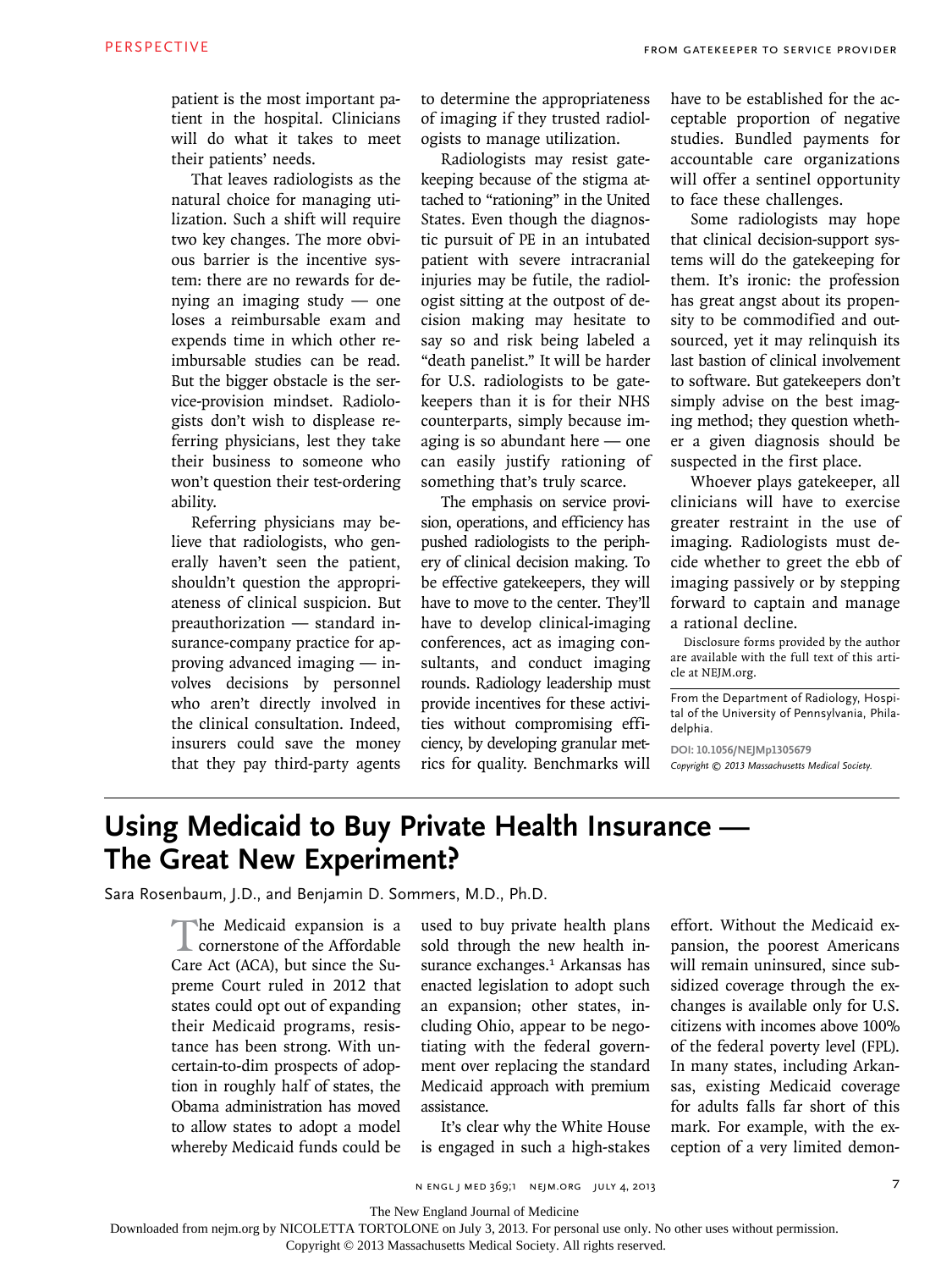



Rates are based on the authors' analysis of the 2008 Survey of Income and Program Participation. The sample includes all adults 19 to 63 years of age with family incomes of less than 400% of the federal poverty level (FPL) who don't have employer-sponsored insurance or Medicare (38,737 people). The graph shows the percentage of adults with uninterrupted eligibility for a given type of insurance over time. The three models considered are the baseline Affordable Care Act, in which individuals with family incomes below 138% of the FPL are in Medicaid and others are in exchange plans; the hypothetical premium-support model using Arkansas baseline Medicaid eligibility, in which individuals meeting the current eligibility criteria for Arkansas Medicaid remain in Medicaid (income below 17% of the FPL for parents and 75% and 83% for single and married disabled adults, respectively) and all others (including all childless adults) are in exchange plans; and the hypothetical premium-support model using Ohio baseline Medicaid eligibility, in which individuals meeting the current eligibility criteria for Ohio Medicaid remain in Medicaid (income below 90% of the FPL for parents and 65% and 83% for single and married disabled adults, respectively) and all others (including all childless adults) are in exchange plans. The differences between the curves are significant at each time point (P<0.001). See the Supplementary Appendix for more details.

stration program, Arkansas covers no poor adults without minor children, and eligibility for parents is set at 17% of the FPL (about \$4,000 in annual income for a family of four). Thus, unless they are pregnant or elderly or have a severe disability, virtually no impoverished working-age Arkansans have Medicaid. The situation is similar in Texas, South Carolina, Louisiana, and other states that either have said no to the expansion or remain on the fence.<sup>2</sup>

Although the idea of using Medicaid to buy private health insurance rather than insuring people directly has been portrayed as radical (the Arkansas "game changer"<sup>2</sup>), it's not a new idea. Since 1965, Medicaid has

authorized the secretary of health and human services to use federal funds to pay insurance premiums in states that elect such an approach. But until the ACA created a viable individual insurance market, there was effectively no private insurance for states to buy other than employer-sponsored coverage, which is rarely available to poor workers. Instead, over the past two decades, most states have developed Medicaid managed-care systems that now cover 75% of beneficiaries. Many of the insurance companies likely to participate in the exchanges already offer Medicaid managed-care plans.

So is this proposal much ado about nothing? Definitely not: moving Medicaid beneficiaries into a new and untested marketplace raises large challenges even as it creates important opportunities. On the plus side, premium support would allow states such as Arkansas that lack a robust Medicaid managed-care market (some states, like Arkansas, currently use only a limited form of managed care known as "primary care case management") to enroll the large 2014 expansion population into larger, more organized plans.

In addition, such arrangements might improve enrollment stability and continuity of care, even in states with robust Medicaid managed-care markets. Our research suggests that low-income adults experience so much income fluctuation that 28 million annually could "churn" across the Medicaid–exchange divide,<sup>3</sup> set by the ACA at 138% of the FPL. Without health plans spanning both markets, shifts in financing could disrupt coverage and care. Buying exchange plans with Medicaid funds might shield families from the effect of small income shifts, since they could keep their plans and providers regardless of whether Medicaid or federal premium subsidies were paying the bill at any given moment.

Using national survey data and methods similar to those we've used previously,<sup>3</sup> we estimate that purchasing coverage in an exchange could reduce churning by nearly two thirds in states such as Arkansas that currently have highly restrictive Medicaid coverage for adults (see graph; for methods, see the Supplementary Appendix, available with the full text of this article at NEJM.org). However, in states such as Ohio, whose income limits under traditional Medicaid are higher, this policy could create churning between the traditional Medicaid-

8 N ENGL J MED 369;1 NEJM.ORG JULY 4, 2013

The New England Journal of Medicine

Copyright © 2013 Massachusetts Medical Society. All rights reserved.